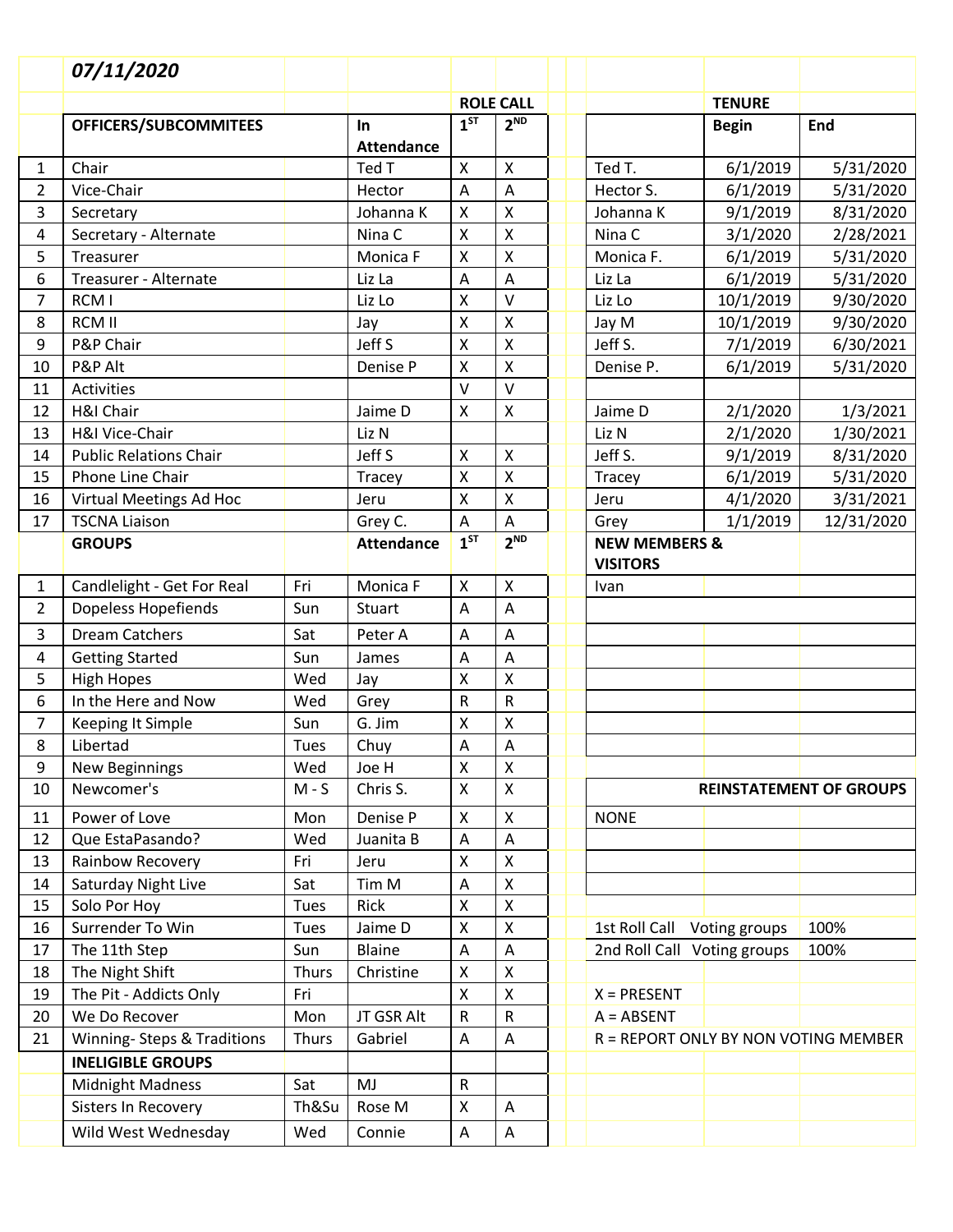**ASC Meeting Minutes 7-11-2020**

**Concepts read by Jaime D.**

**New Members and Visitors– Andrea C.** 

**Reinstatement of Groups – 1. Solo Por Hoy**

**Roll call -** GROUPS PRESENT 12

**Minutes Approved -** Motion to approve by Denise , 2<sup>nd</sup> by Nina with 1 correction

**REPORTS: Vice Chair –**Hector – A

**Treasurer**– Monica – shared screen with report of expenses. Paid monthly bills. \$940.+ in operating acct.

**RCM** I– Liz Lo- Webinar Sat 25<sup>th</sup> regarding online meetings from world. Resigned as RCM I

**P&P** –Jeff S. –See attached written report. Met June 13<sup>th</sup>. Denise sent out draft. Term of P&P Alt came into discussion. Make it retroactive to  $6/1/2021$ . Policy or Procedure one way. Form (optional) regarding guidance for ASC.

### **Activities** – V

**H&I** – Jaime D. – See attached report. Orientation day Aug 2<sup>nd</sup> 4pm. Reading from H&I handbook and do's and don'ts and panel workshops. Meeting 1<sup>st</sup> Sunday At 4pm.

**PR** – JeffS. – Read about giving presentations. Discussion of practice virtual presentations. Follow up with La Fe clinic. Res Mission did reach out t them and hoping to put our placards. Sent out virtual meeting lists to various agencies. Sat 4pm for Region. Want to make it more of a convention. Still want to be a Pr and an HI component, Sept 26/27 Meet Aug  $1<sup>st</sup> 2-4pm$ 

**Phone Line** - Tracey– Received calls from June to July. 17 calls. Had meet June 14<sup>th</sup>. Christine gave phone line training for 2 new members. July 26 4pm. Web Team July 18 11am. Room 2

**TSCNA Liaison** – Grey – not present

**Ad Hoc– Virtual Meeting Committee**–Jeru – Meeting weekly on Fridays at 5pm. New people we are training. Trying to shift some of the groups to do the meeting themselves as a lot of them want to but need to train them. We are willing to do them. Jeff – Ask for reimbursement.

#### **Group reports** -

**Candlelight** – Monica –Still virtual Donation \$10 Avg. Attendance 38 Newcomers 6 no celebrations. Speaker meetings on last Friday of month

| $Dopeless Hopefiends -$  | <b>Not Present</b> | $-$ Donation \$ | Avg. Attendance | <b>Newcomers</b> |
|--------------------------|--------------------|-----------------|-----------------|------------------|
| $D$ reamcatchers $-$     | <b>Not Present</b> | $-$ Donation \$ | Avg. Attendance | <b>Newcomers</b> |
| <b>Getting Started -</b> | <b>Not Present</b> | $-$ Donation \$ | Avg. Attendance | <b>Newcomers</b> |

**High Hopes** – Jay – Virtual Donation \$0 Avg. Attendance 20-25 outside visitors Newcomers 0 Shout out to Adhoc committee working hard behind the scenes.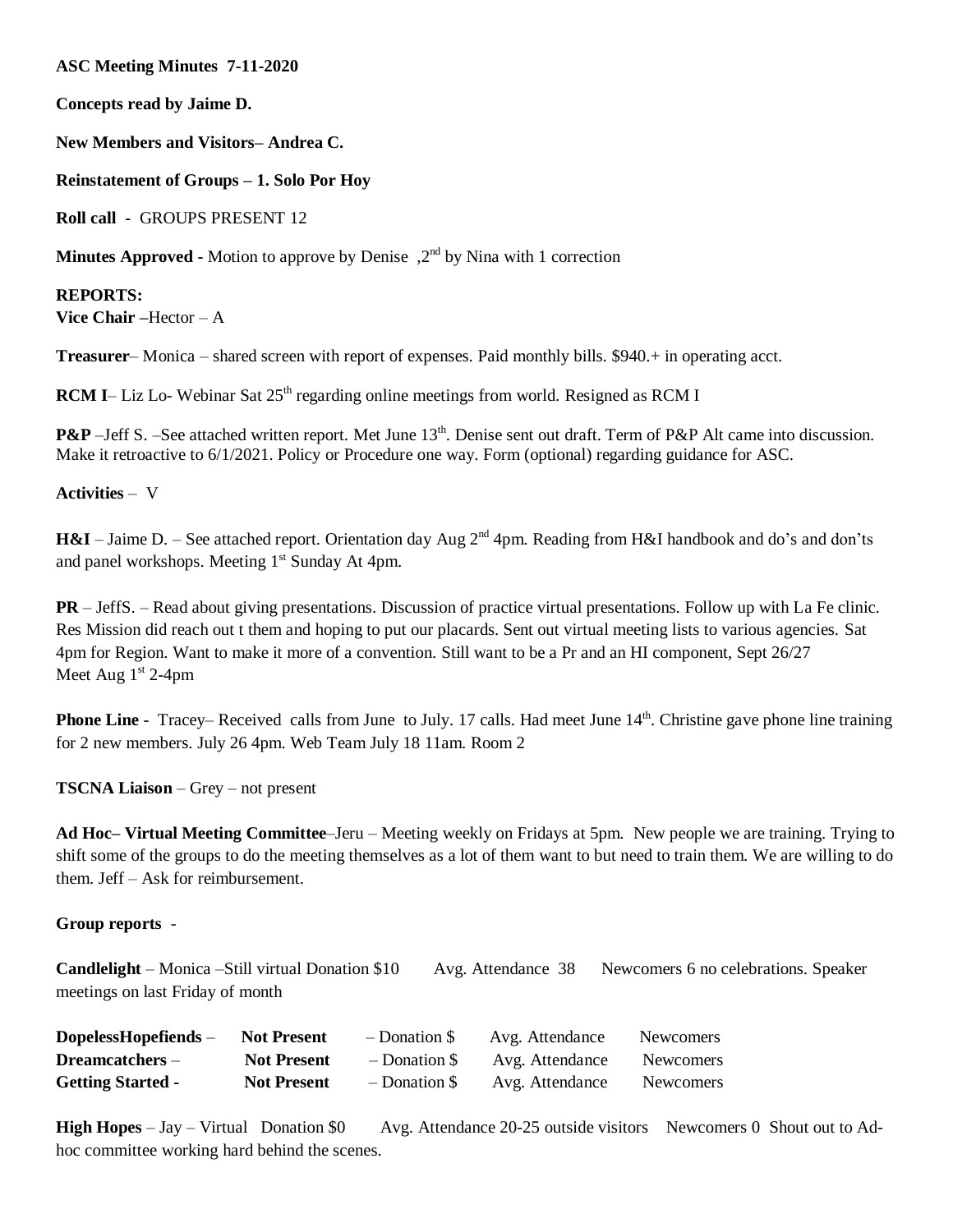**In The Here & Now** – Grey– Report by Christine Virtual Donation \$ 0 Avg. Attendance 30 Newcomers 10 no anniversaries. Needs additional support to chair meetings for next month.

**Keeping It Simple** – G. Jim – Meeting in person. Lot of newcomers needing face to face. Only concern regarding motion from last month regarding policy – Donation  $$0$  Avg. Attendance Newcomers 2

**Libertad** – **Not Present** – Donation \$ Avg. Attendance Newcomers

**Midnight Madness** – **Not Present** – Donation \$ Avg. Attendance Newcomers

**New Beginnings** – Joe H – Have only had 2 meetings in person. No virtual meetings. We had anticipated to resume in July in park but parks still closed. No hg members. Exclude myself from voting as no longer have members Donation \$ 0 Avg. Attendance Newcomers

**NewComers–** Chris S. – Virtual from 12pm to 1:30 pm now. Donation \$ 0 Avg. Attendance 43 Newcomers Still going to give \$50 for church. Will add Venmo from World to meetings. Hector S 1yr July 18th

**Power of Love** – Denise – Virtual. Donation \$20 Avg. Attendance 20 Newcomers 3 No upcoming celebration. Have had an increase since posted on World.

**Que EstaPasando** – **Not Present** – Donation \$ Avg. Attendance Newcomers

**Rainbow Recovery –** Jeru – Donation \$20 from last month Avg. Attendance 15 Newcomers Living Clean format. Use of anti lgbtq language in meetings.

**Saturday Night Live** – Tim –virtual Donation \$5 Avg. Attendance 18 Newcomers 0 Tonight 1<sup>st</sup> Venmo to collect donations.

**Sisters in Recovery** - Rose. Donation \$ Avg. Attendance Newcomers

**Solo Por Hoy** – Rick Donation \$ Avg. Attendance Newcomers Wants translator for meeting as it is bilingual

**Surrender To Win** – Jaime D.– Donation \$10 Avg. Attendance 36 Newcomers 7 Celebrations Ozzy P and Angie R on July  $21^{st}$  at 7pm. Concern regarding virtual committee using chat. Jeff – we have addressed that.

**The Night Shift** – Christine –Ivan gave report Virtual Donation \$20 Avg. Attendance 42 Newcomers

**The Pit** – Nina - Donation \$0 Avg. Attendance 36-40 Newcomers 6 Will save up cash donations until we can meet in person. Newcomers from out of state and from EP. Discussed attendance motion.

**We Do recover**– JT Alt gsr. Jeff – Virtual. Jeru and I taking turns hosting. Struggling with attendance not as many people. The GSR is MIA. We have literature but is at the church. Venmo for donations. Donation \$ 40 doubled up. Avg. Attendance Newcomers

**Wild West** – **Not Present** – Donation \$ Avg. Attendance Newcomers

**15 min break by Majority Vote**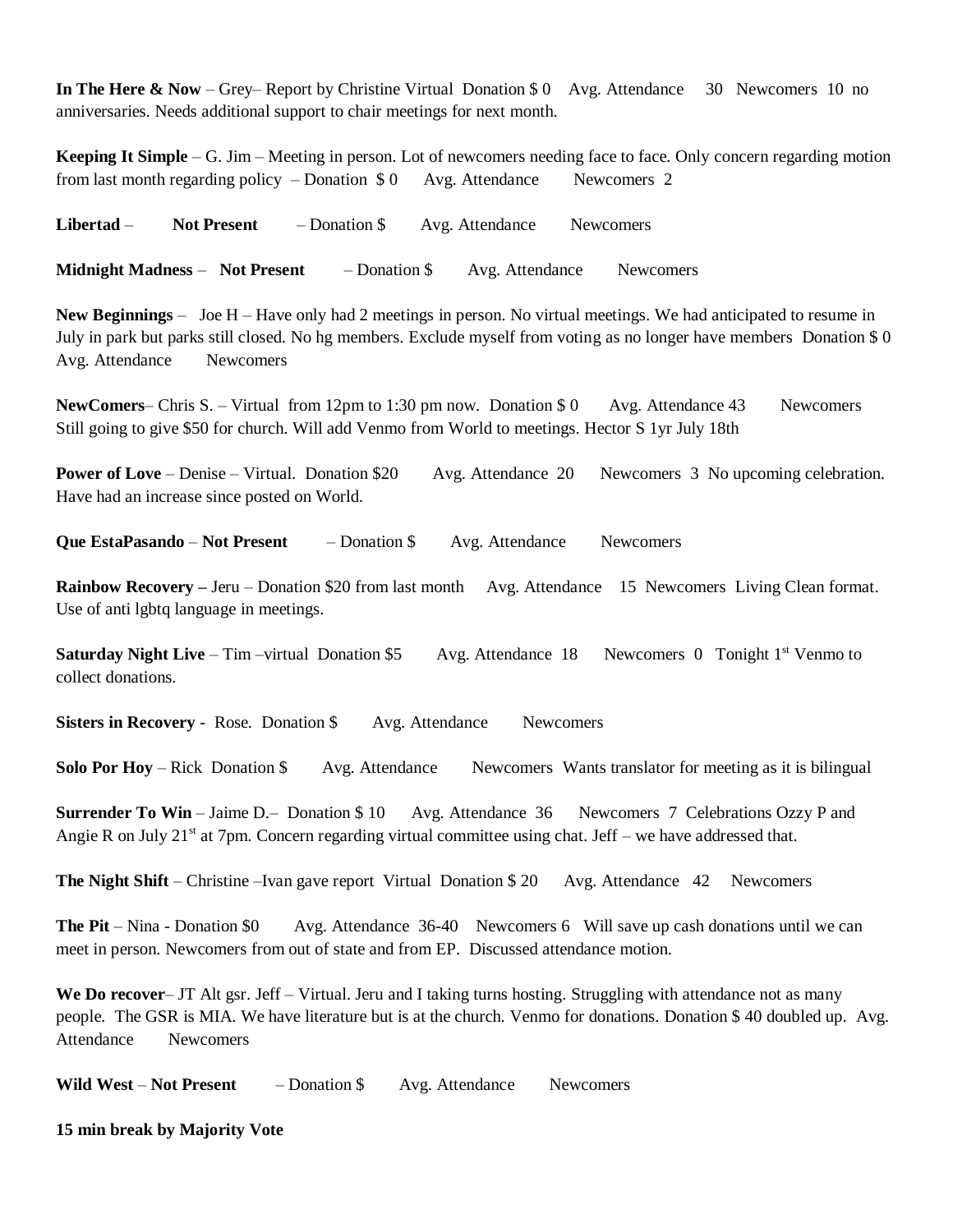**2 nd Roll Call –**= 100% - Both Business and Policy quorum met

## **7th concept read by**- Ted T

# **Shares:**

**Share 1** – Jeff - Vote via chat in this format: Motion#, Group name, yes/no Last time was too confusing so was not able to keep track. What we could do is chat box instead. Open the vote for 60 seconds.

**Share 2**–Joe H. – Concerning Regional change for H&I learning event: Regional committee decision made about an H&I event and we are preparing for it and they made the decision and need to be held accountable and follow through. Corina – there is no H&I chair and no PR chair. Jay are we confusing the virtual event and an H&I event? The virtual event is primarily H&I. Jaime – Shouldn't we have our RCM address this to the region as to why it happened? As H&I chair I heard about this change and in response decided to do the orientation for an H&I event. We are gaining great momentum and don't want to lose it. Liz – easy to do. Just take the consent back to region from area. Joe – At any service if we make a decision, we should follow through with it. If we had voted and Chair changed it we would not go for that. Jeff – part of the confusion is region appointed an adhoc and left it to committee as to what direction they wanted to take it. The chair changed in the middle. So the1st chair had an H&I focus but new chair had a consensus to make it more like convention. Corina – Like Liz said the group brought up a concern so we can take it back to region. Vote to extend: no

**Share 3** – Jeff – Home group Learning Day. Area Inventory last fall and we were to teach people about service. We have 2 extremes very little attendance and some with a lot of attendance. We have a lot of new comers and wondering if we shouldn't have a learning event 2-3 hours long.we did one at Tues Open about homegroups and importance of being part of one. We could train the newcomer and boost some of our hg membership. Liz – great idea. There is a sheet on NA.org on building stronger home groups. Jim - We should extend it to all members not just newcomers. Monica – what is the next step. Ted – Motion - little tricky. Ted someone would have to put a motion. Jeff – I'll put one through PR. Christine 2nd

**Share 4–** Monica – Laptop & Scanner. Jim – whatever we do let's do it now. Motion to get it for Sec. alt to get it. Joe – Already voted to get it. Alt needs it. Let's just follow through on it. Corina – read the motion. Monica – For sec to have a laptop and scanner. Corina – We already voted so lets get it done. We've already gone through waiting and the sec alt could be assisting let's just get it. Jaime – We are still in the  $1<sup>st</sup>$  wave so we are still in the virtual world. Nina – overwhelming just being a participant.  $JK - I'll$  go look for it. Sam's or Costco.

**Share 5** – Andrea – Regarding supplying Spanish format – Is the responsibility of the HG. Monica – I can send you the Spanish readings. Rick – will keep in English.

**Share 6** – Jeru – Rainbow recovery share about plan for speaker jam. LGBTQ Speaker jam. 1st for this Area.

**Share 7** – Jeru – Rainbow Recovery share issues with anti-LGBTQ+ language. A straight guy used the word faggot and I find it very degrading. Its wildly inappropriate. Would like to make a plan to have homegroups make a pledge to not let hg use that kind of language, It is in our readings we don't discriminate so it's not Unity. Was going to put a resolution. Jeru– goes against our  $1<sup>st</sup>$  tradition. We need to have a safe space regardless of... Ivan – I have heard this before as well. We should look into doing that because if they are looking for a family in NA then that would definitely turn them away. Jaime – I've seen in an international meeting and it was up to the host or co-host and they get kicked out right away. These are not zoom bombers but na members. Should be dealt with. Corina – the hope is we all learn about traditions. And these should be dealt with by a strong homegroup. It's about Love. So I need to find love for that person who acts out. There are ppl that call women bitches and other stuff. And it's about I got to look at Corina. How I react. Our main purpose is to carry the message not micromanage the meeting. Liz  $L -$ Our area is a very loving area and now we are on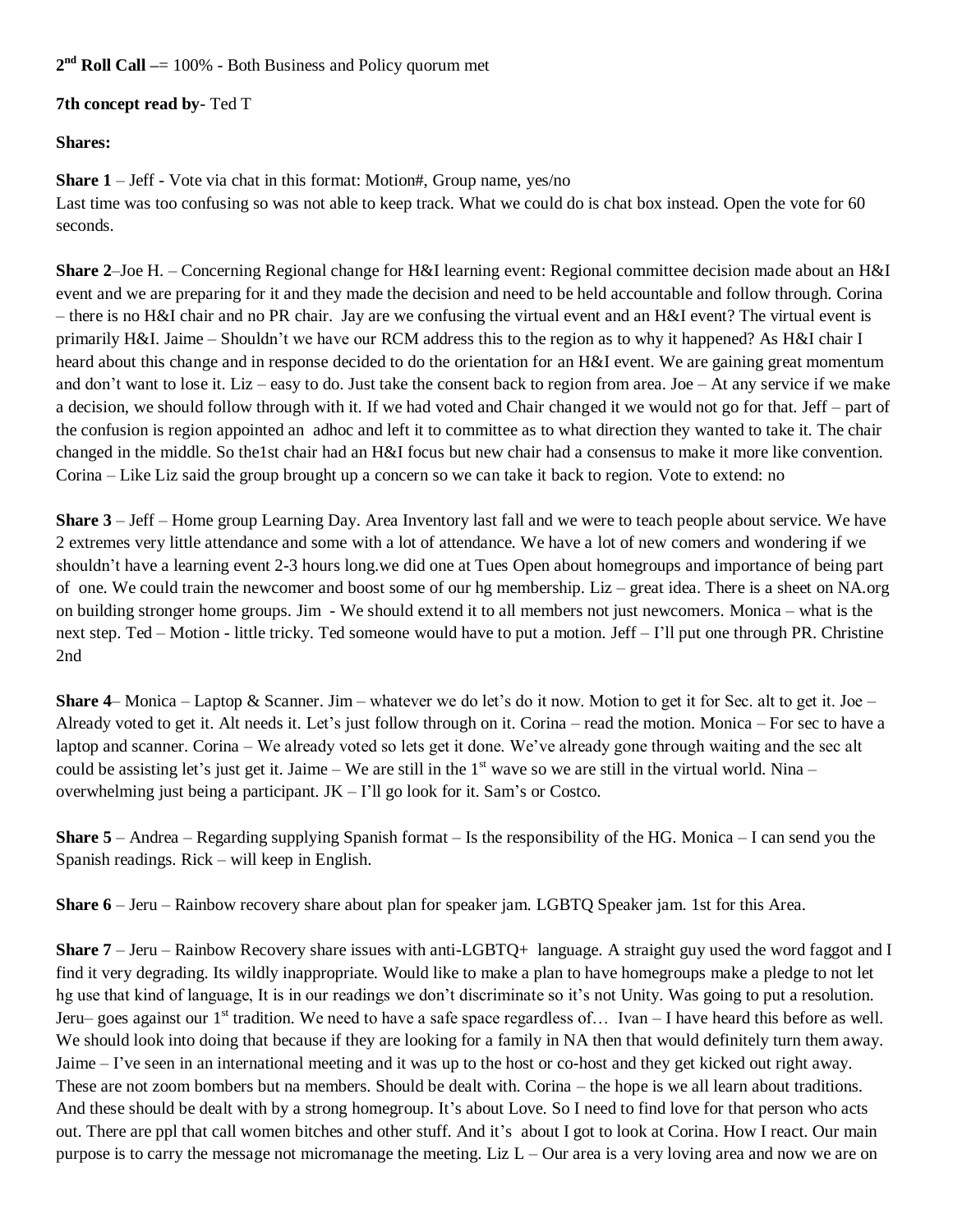zoom. It is up to the homegroup. This area has never been anti-gay or anything like that. What we need to do is extend it to all, race, gender, gender identity, etc. This is a very loving area.

**Share 8** – Zoom raiders. Shared screen. Committee meetings Fridays at 5 Monica – Thank you Ted – thank you Monica-We need to clarify what authority we are giving this adhoc. We never discussed that but we got a lot of info in this share. But when the chat is on there is a lot of distraction. Also letting ppl in without audio or video. Andrea – The 1 thing that will help everyone is education. Not just homegroups but na as a whole. It important to train people. We have had several trainings and not many people attend. Tracey – Thank you to zoom committee. That service is so important and thanks for keeping my homegroup safe from zoom bombers. I don't agree to getting kicked out for not turning on video or audio. What if someone actually gets the message, what if someone shares at a convention down the line and he/she was a zoom bomber. Jeru – motion to extend.  $2<sup>nd</sup>$  – Christine.

#### **Old Business** –**quorum at 100%**

Motion – no old business

**Elections: Rick back to groups Activities-RCM II-**

**Motions: Motion 1** –Motion to Reimburse Jeru \$31.98 **Pros:** Asset to ASC; Invoices match **Cons: Yes 8 No Abstain 4**

**Motion 2** – Motion to make Zoom reimbursement a standing order during time of virtual meetings **Pros:** No one should have to pay for NA stuff **Cons: Yes 10 No Abstain 2**

**Motion 3- Motions to change policy to extend P&P Alt term to 2yrs to match chair and make retroactive. Pro –** Denise doesn't make sense for me to not extend while Jeff is still in his position for 2 yrs. **Cons: Yes 8 No Abstain 4**

### **Motion 4 – For PR to coordinate virtual event. Want all homegroups to be a part of the event not just asc giving us permission to do it. Maybe labor day weekend?**

**Pro -** increase unity and inform the newcomer.

**Pro –** no cost, I believe. Just time

**Pro – We had voted already during area inventory so we should follow through with that plan.** 

**Nina – Would this coincide with unity day? Jeff – can discuss at meeting.** 

**Yes 7 No Abstain 3**

#### **Motion 5 – For Area to get a debit card. Tabled until Monica can look into it**

Jay – get an email every month that payment occurred Jeff – can it be a prepaid card? Ted – walmart has one. You pay \$6 and then just load it and use it. Rose – can pay bills by venmo account.